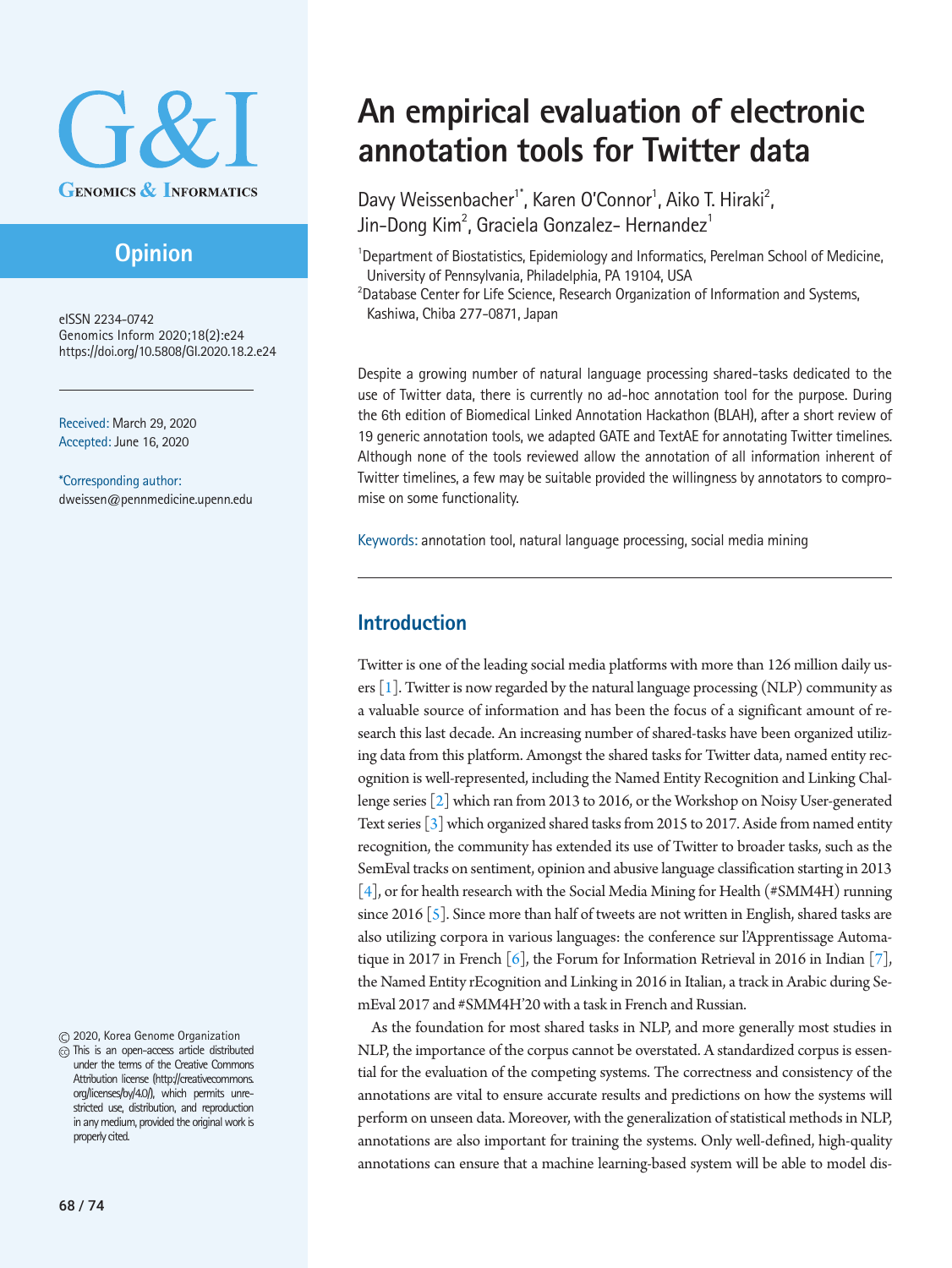criminating patterns and perform correctly on a given task.

Despite the strong interest in Twitter data and the importance of creating high quality annotated corpora, few annotation tools have been developed specifically to handle these data. The only tool that we are aware of is described in Cresci et al.'s study  $\lceil 8 \rceil$  but it is not available to the community. Annotators are therefore forced to annotate Twitter data using third-party tools such as text editors/spreadsheets or adapting generic annotation tools such as GATE  $[9]$  $[9]$  or brat  $[10]$  $[10]$ . However, Twitter data have their specificities that generic tools do not account for, e.g. tweets are, most often, unrelated and posted over time by a user, making it difficult to annotate all pieces of relevant information needed across different tweets in a user's timeline.

The three days of the Biomedical Linked Annotation Hackathon, BLAH6, was an opportunity for researchers to review existing annotation tools and evaluate their suitability for Twitter data. The four researchers involved in our project were given a real case corpus and they adapted two annotation tools, GATE and TextAE  $[11]$ , to perform a predefined annotation task. We report in this study their evaluation according to predefined requirements and we discuss the functionalities that are still missing.

#### **Annotating Twitter Data**

When registering for a Twitter account, a user is invited to fill a short description and choose other users to follow. The new user is assigned a unique user ID and each tweet posted by the user is identified by a unique tweet ID. In addition, each tweet is described by metadata such as the posting time or the predicted language of the tweet. The collection of all tweets posted by a given user is called the home timeline.

The four researchers participating in our project during the hackathon were provided with 25 timelines of women that had publicly announced their pregnancy on Twitter. These timelines correspond to a total of 74,016 tweets in English, with an average of 3,000 tweets per timeline. We defined 31 annotation types relevant to these pregnancies and manually pre-annotated the 25 timelines for the event.

With no annotation tool designed for Twitter timelines, we had to adapt an existing tool for this type of data. Before the hackathon, we listed a set of requirements a tool should fulfill to be usable with Twitter timelines and we asked our four participants to evaluate two annotation tools according to those specifications. The specifications are detailed in [\(Table 1\)](#page-2-0).

#### **Adapting Existing Annotation Tools for Twitter**

Prior to the publication of an extensive review of 78 annotation

tools by Neve and Seva  $[12]$ , we started a review of annotation tools for Twitter data. The inclusion criteria for our review were the availability and the ease of installation of the tools, or otherwise, a demonstration of the tool online. A tool was not easily installed when dependencies were missing, errors occurred, or external software, such as databases, needed. Among the 19 annotation tools we tested, few met the requirements we needed to perform timeline annotations. We had used the brat annotation tool for a previous project involving the annotation of PubMed Central articles; however, we found several problems with it when trying to use it for timeline annotations. Mainly, brat's user interface was not adapted to annotate adjacent tweets. We reviewed a commercial application, LightTag  $[13]$  $[13]$ , and though it provided a clean interface and supported many of our requirements, it crashed excessively during use. It also did not allow for subcategories of entity tags and, the tool not being open source, prevented us from modifying it to fit our needs. Other tools tested did not allow for the subcategorization of entity tags, including WebAnno  $[14]$  $[14]$ , Yedda [\[15\]](#page-4-13), and Slate [[16](#page-4-14)]. These tools also did not provide support for the normalization of entities extracted. [Supplementary Table 1](#page--1-0) [and 2](#page--1-0) summarizes our review of the 19 tools. Our review found three possible annotation tools for our project eHost  $[17]$ , GATE and TextAE, as they met most of our requirements. We chose the GATE, and TextAE annotation tools for the hackathon because they were actively supported and updated regularly.

#### **Tuning Gate for Twitter Data Annotation**

GATE is an open-source toolkit developed for text annotation and automatic text processing. We used the stand-alone version of GATE to annotate Twitter timelines for prior projects  $[18]$  $[18]$ . Although a web-based version of GATE is available, GATE teamware  $[19]$  $[19]$  $[19]$ , we compared TextAE with the stand-alone version of GATE, as we were already familiar with the tool and it was easier to install during the hackathon than the web-based version.

During the hackathon, we imported our 25 timelines and reviewed the tools with respect to our requirements. We imported a timeline as a unique document in GATE, one tweet per line. We inserted the tweet IDs and the posting dates before the text of the tweets to facilitate the annotation process, all items were separated by tabulations. Tweet IDs and dates were pre-annotated with their tags in the document. We named the file with the user ID. We could have added annotations at the timeline level (metadata), such as the gender or the place of residence of the user, by importing them as pre-annotation and inserting them at the beginning of the document in an empty span.

GATE fulfilled many of our specifications. GATE is actively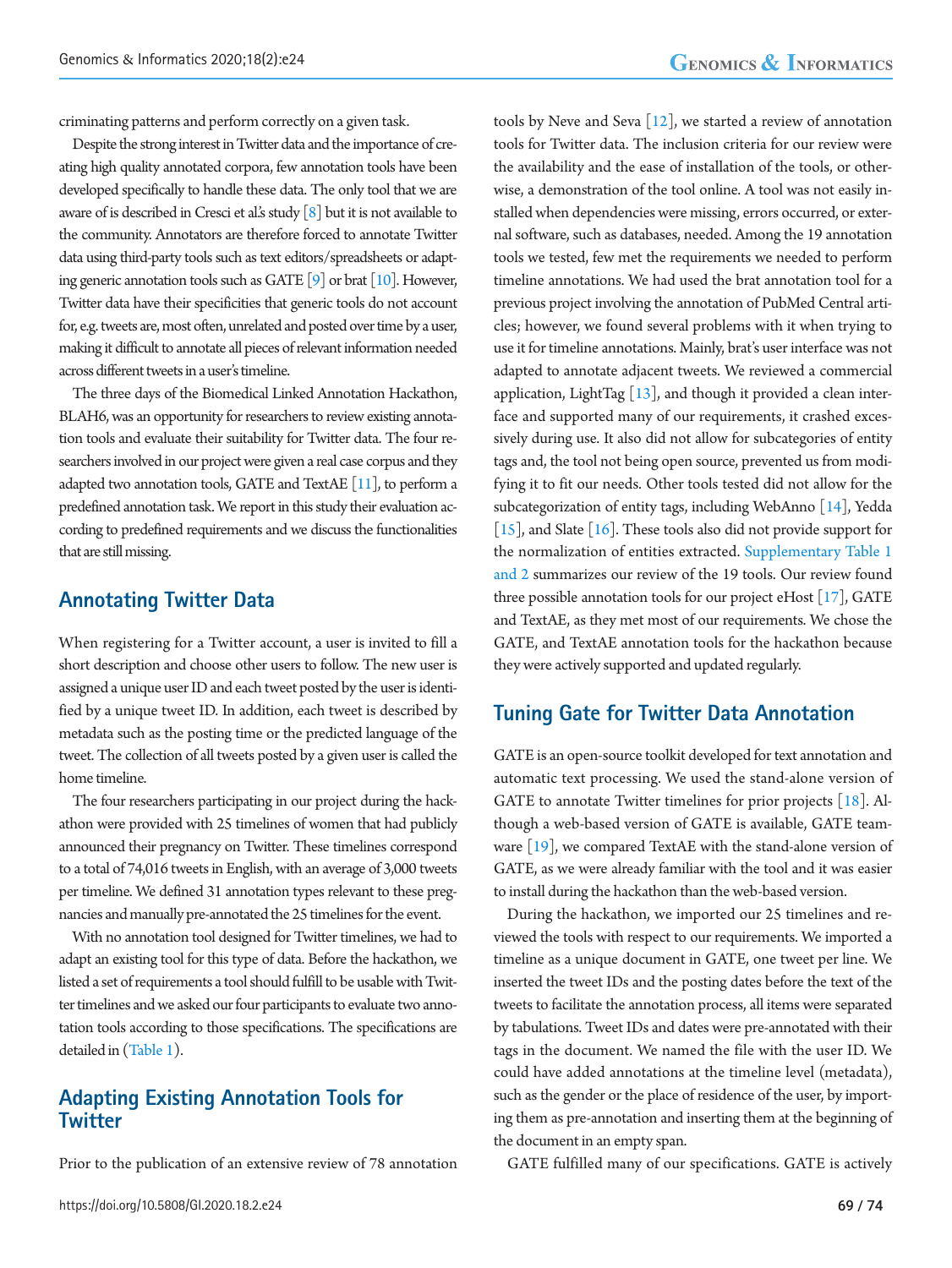#### <span id="page-2-0"></span>**Table 1.** Requirements for an annotation tool dedicated to Twitter data

| Requirement             | Description                                                                                                                                                                                                                                                                                                                                                                                                                                                                                                                                                                                    |
|-------------------------|------------------------------------------------------------------------------------------------------------------------------------------------------------------------------------------------------------------------------------------------------------------------------------------------------------------------------------------------------------------------------------------------------------------------------------------------------------------------------------------------------------------------------------------------------------------------------------------------|
| Accessibility           | The annotation tool should be web-based to support for multiple annotators and to enable inter-annotator agreement calculation<br>and disagreement resolution. Web-based tools, such as GATE teamware or brat, make it easier to manage a team of annotators<br>and compute the inter-annotator agreement.                                                                                                                                                                                                                                                                                     |
| Set up                  | It should be easy to install, to set up the tags and the annotation schema as well as allowing changes to the schema. Twitter data<br>are used for various research projects, each project mining for different types of information requiring their own annotation<br>schemas (e.g., normalizing adverse drug reaction (ADR), extracting reasons of drug non-persistence, etc.)                                                                                                                                                                                                               |
| Efficiency              | It should load the tweets composing a timeline in less than 2 seconds and load an external dictionary for normalizing an annotation<br>in less than 3 seconds. A dictionary may be opened several times per tweet to normalize annotations, such as ADRs. A reading<br>time longer than 3 seconds may significantly slow down the annotation of large corpora.                                                                                                                                                                                                                                 |
| Stability               | It should not present recurrent bugs preventing or modifying the annotation process. The tool should be actively supported. Active<br>support would ensure the correction of such bugs.                                                                                                                                                                                                                                                                                                                                                                                                        |
| Auto-saving             | It should periodically save the annotated document and save automatically upon closing the document or, in the absence of auto-<br>matic saving, warn the annotators to save before closing. When annotating long documents such as timelines, annotators are<br>likely to close a document without saving, losing their annotations.                                                                                                                                                                                                                                                          |
| Import                  | It should allow the upload of pre-annotated labels and metadata (e.g., tweet IDs or date of post). The import formats should be<br>standard like XML or JSON. Non-standard formats, such as the XML format used in GATE, required developing conversion scripts to<br>process new corpora.                                                                                                                                                                                                                                                                                                     |
| Stand-off annotations   | It should store the annotations in a separate file, leaving the original document intact. Stand-off annotations are preferred be-<br>cause corpora may be used for different projects (e.g., timelines collected to study adverse pregnancy outcomes reused to study<br>topics discussed during pregnancy                                                                                                                                                                                                                                                                                      |
| Multi-level annotations | It should allow for nested and crossing annotations. Two annotations are nested if the span of one annotation is included in the<br>span of the second annotation; they cross if they share a common span of text.                                                                                                                                                                                                                                                                                                                                                                             |
| Annotation spans        | It should allow for annotating various levels of a timeline, the timeline itself, and the network of a Twitter user. These levels are an-<br>notating spans of a tweet (e.g., the name of a drug), the tweet itself (e.g., the sentiment of the tweet), continuous set of tweets,<br>i.e., an annotation spanning over multiple and adjacent tweets (e.g., all tweets posted by a user in May 2016).                                                                                                                                                                                           |
| Readability             | The interface should present a timeline to the annotator in a way that all annotations are easily distinguishable from each other<br>and from the span annotated. Annotations should appear above the span annotated. The metadata should be included in the an-<br>notation file but not visible in the timeline during annotation. Most research projects involve annotating multiple types of anno-<br>tations, e.g., annotating a drug name and annotating if the drug was taken. Annotations are likely to overlap, cluttering up the<br>document without a well-designed user interface. |
| Subcategories           | It should support for defined entity tags to have assignable subcategories. For example, annotating alcohol intake, subcategories<br>could be: intake, possible_intake, no_intake.                                                                                                                                                                                                                                                                                                                                                                                                             |
| Normalization           | It should support the inclusion of a dictionary or ontology for normalizing the annotated entities to standardized terms. For exam-<br>ple, normalizing the annotated span 'sleepy' by linking it to the MedDRA preferred term 'Somnolence'.                                                                                                                                                                                                                                                                                                                                                   |
| Active learning         | It should provide a default API to plug in an external classifier implementing an active learning algorithm to assist the annotation<br>process. The classifier could, for example, pre-annotate the sentiments of tweets. Using active learning, it can ask an annotator<br>to correct the labels it assigned with less certainty and retrain its model after the labels are corrected. After some iterations, the<br>classifier should annotate most of the tweets with the correct sentiments, saving manual annotation time compared to manually<br>annotating all tweets [20].            |
| Multi-annotator support | It should calculate the inter-annotator agreement and provide an interface to help adjudication.                                                                                                                                                                                                                                                                                                                                                                                                                                                                                               |
| Export                  | It should support the export of the annotations in standard formats such as JSON, TSV, XML, etc.                                                                                                                                                                                                                                                                                                                                                                                                                                                                                               |

supported, with its most recent release occurring on January 17, 2020. Written in Java and well documented, it is easy to setup. Pre-annotations and metadata can be imported provided that they are formatted in an XML file following a format specific to GATE. This XML format has been designed to support both nested and crossing annotations. GATE also supports subcategory annotations. Despite the large number of tweets in a timeline, GATE loads a timeline and its annotations in less than a second. It clearly marks completed annotations in the interface and offers the possibility to hide annotations when appropriate. GATE implements interfaces for active learning, but we did not use the service during the hackathon due to lack of time.

GATE appeared to be a valuable tool for annotating timelines but several drawbacks discourage us from using the tool for long

term projects. There are some issues with the stability of the standalone version as GATE would crash occasionally. GATE also allows closing a file without saving the annotations and without warning the annotators. The internal XML format, specific to GATE, was difficult to work with and required the development of scripts to convert pre-annotated timelines in order to import them in GATE as well as to export the timeline annotated for further use in external applications. Whereas annotations at the tweet level were well supported, annotating timelines was only possible as pre-annotation and the built-in GATE User Interface would not allow annotators to edit these annotations. Due to the time constraint, we did not evaluate the diff tool plugin  $\lceil 21 \rceil$  to compute the inter-annotator agreement in GATE. The format of the output also made it difficult to manually perform these two tasks.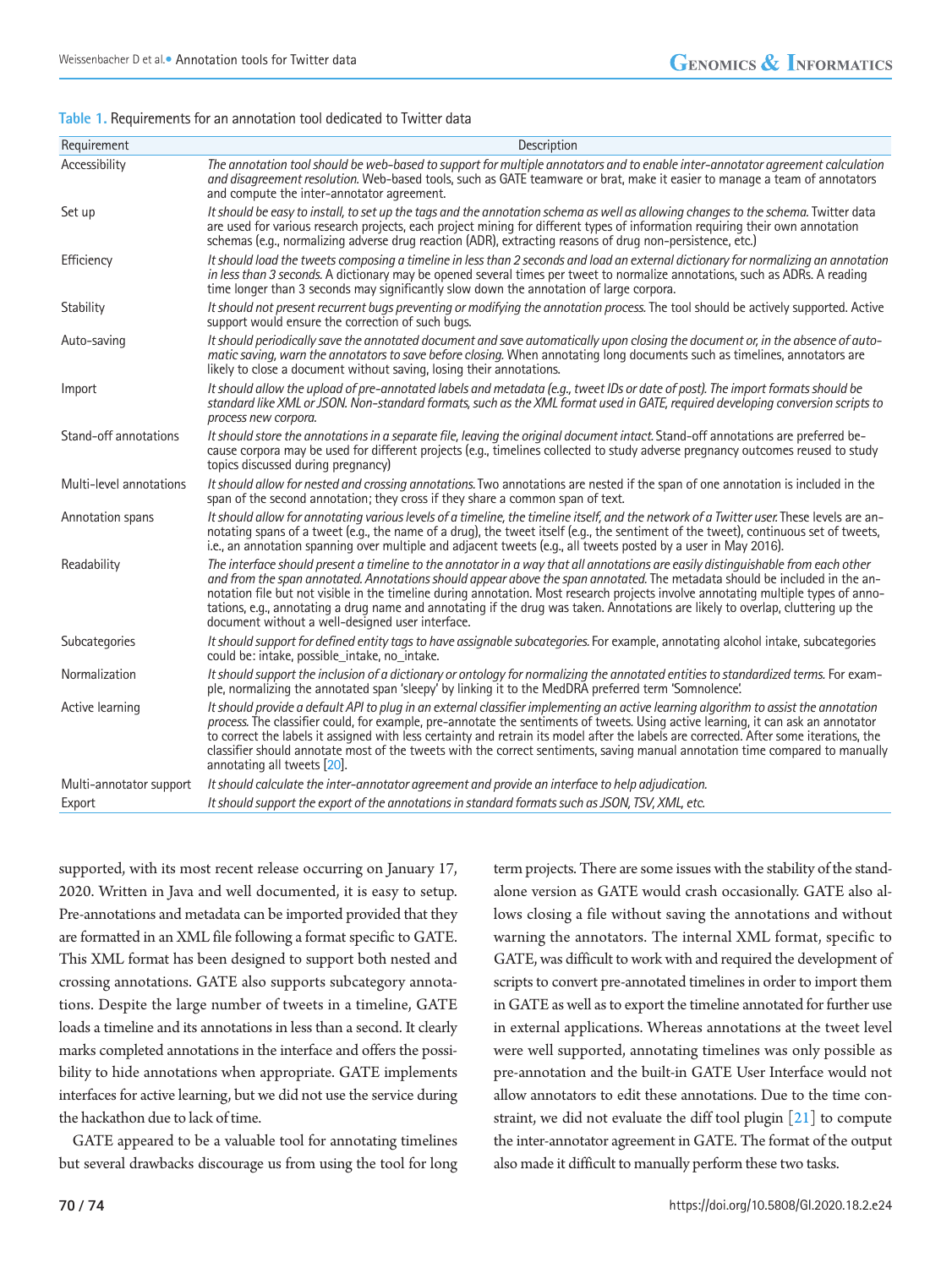#### **Tuning PubAnnotation/TextAE for Twitter Data Annotation**

TextAE is a web-based interface designed for corpus annotation. The interface is integrated with PubAnnotation  $[22]$ , a public repository for literature annotation. For the hackathon, we chose the public version of PubAnnotation to create a private project, eliminating the need of a local installation and enabling the storage of our data in the cloud. We imported 5 timelines, representing the timelines in the same way as we did in GATE, one timeline per document, one tweet per paragraph, the document named with the user ID, and tweet IDs/posting dates inserted before the texts of the tweets.

The current versions of PubAnnotation/TextAE do not meet some of our requirements and would be too limited for our usage. However, the tools are still under development and, with the improvements scheduled, they could become standard for annotating Twitter data. An annotation project can be set up in PubAnnotation for multiple annotators as a collection, with a project created for each annotator. Annotation tags are created using a JSON configuration file. The TextAE interface allowed each tweet to be loaded as a paragraph. The annotation interface was not intuitive for all users. However, with documentation online, most annotators were readily able to access text and begin annotating within an hour. Some choices in the ergonomic design of the annotation interface were not optimal for our task and added time to the annotation process. The interface displays the annotated texts with the labels appearing on top of the text. The tool supports nested annotations. Although it is possible to add multiple annotations on the same span of text, this functionality was unstable in the version evaluated. Annotating the span in the wrong order resulted in the loss of the top-level annotation. The tool does not support crossing annotations since it uses HTML to display annotations and HTML does not allow crossing tags. TextAE could annotate a continuous set of tweets but this will require minor changes in the tool. TextAE does not currently support timeline annotations, but plans were made during the hackathon to extend the interface to add and edit this level of annotations. TextAE, combined with PubDictionaries, allows subcategories and normalization of annotations to standardized terms. Despite the size of our timelines (3,828 tweets, 418 KB, on average) and the dictionary used for testing the normalization (two million entries, 132 MB), both tools reacted within the time constraints imposed by our requirements. TextAE also provides an interface for the comparison of documents annotated by multiple annotators for disagreement resolution. TextAE was stable when annotating our timelines and, although the annotations must be manually saved, there is a warn-

ing presented to the annotator before closing. Annotations are saved in a separate file that can be exported as JSON or TSV files. Given the time limit of the hackathon, we did not test the import functionality in JSON format. An active learning API for the tool is in development and was not ready during the event.

## **Conclusion**

The need for annotation tools dedicated to Social Media data, such as Twitter, is becoming more apparent as the interest of the NLP community is growing for this data. Since, to the best of our knowledge, there is no annotation tool dedicated to Twitter available, we evaluated during the 6th edition of the Biomedical Linked Annotation Hackathon two generic annotation tools using 25 Twitter timelines as a way to test their functionalities. After defining a catalog of requirements for an annotation tool dedicated to Twitter, we reviewed 19 tools and selected GATE and TextAE/ PubAnnotation for our evaluation. Our results show that, whereas neither of them allows the annotation of all information characterizing Twitter timelines, each may be adapted for this purpose, if annotators are willing to compromise on some functionalities.

### **ORCID**

Davy Weissenbacher: https://orcid.org/0000-0001-8331-3675 Karen O'Connor: https://orcid.org/0000-0001-7709-3813 Aiko T. Hiraki: https://orcid.org/0000-0002-7866-286X Jin-Dong Kim: https://orcid.org/0000-0002-8877-3248 Graciela Gonzalez-Hernandez: https://orcid.org/0000-0002- 6416-9556

# **Authors' Contribution**

Conceptualization: DW, KO, JDK, GGH. Data curation: KO, ATH, DW. Formal analysis: KO, ATH, DW. Funding acquisition: GGH, JDK. Methodology: DW, KO, JDK, GGH. Writing – original draft: DW, KO. Writing – review & editing: DW, KO, GGH, JDK.

# **Conflicts of Interest**

No potential conflict of interest relevant to this article was reported.

# **Acknowledgments**

This work was supported by National Library of Medicine grant